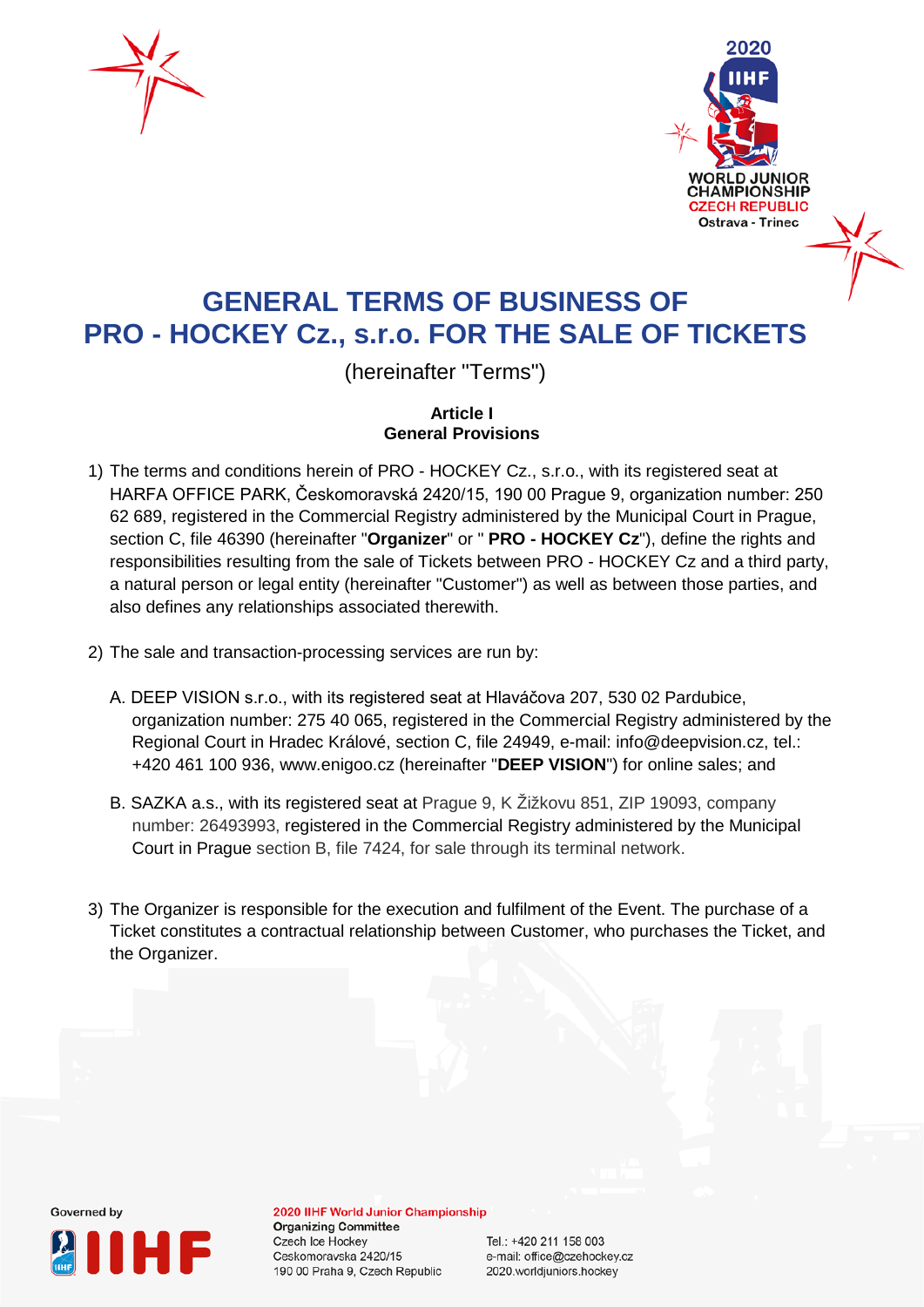



# **A. Terms of Online Ticket Sales**

### **Article II Definitions**

- 1) "**Organizer**": PRO HOCKEY Cz, the company in charge of the organization of the 2020 IIHF World Junior Hockey Championship, working together with the Czech Ice Hockey Federation, a registered association, and the International Ice Hockey Federation (IIHF), which enters into an agreement on the sale of Tickets with Customer.
- 2) "Customer": An individual using ENIGOO, a web interface, and Organizer's services in order to enter into a contractual relationship with Organizer for the purpose of taking part at the Event; an individual is already Customer before entering into the contractual relationship.
- 3) "**Event**": The 2020 IIHF World Junior Hockey Championship.
- 4) "Event Game": An individual hockey game within the Event.
- 5) "**Ticket**": A single-use document (a token of value) giving the Ticket Holder the right to a single entry to the Event or its individual Game. Customer may receive different types of Ticket through different sales channels varying in graphics. The price of Ticket is given including the value-added tax rate as set by law. By presenting Ticket upon entry into the Event venue, the individual exercising his or her rights resulting from Ticket expresses his or her consent with the rules and regulations of the Event venue and accepts the Organizer's instructions and the Event terms and conditions, as applicable to such Event.
- 6) "**ENIGOO Web Interface**": a system operated by DEEP VISION assuring in particular the delivery, order, reservation and sale of Tickets to the Event. This interface is accessible from the Event's official website: 2020.worldjuniors.hockey or from third party websites.
- 7) "**Service**": For the purposes of these Terms, Service is understood to mean the sale of Tickets to the Event through the ENIGOO Web Interface.
- 8) "**Ticket Holder**": Customer who has purchased, won or otherwise acquired Ticket, i.e. possesses it at his or her disposal as a proper Holder.



2020 IIHF World Junior Championship **Organizing Committee Czech Ice Hockey** Ceskomoravska 2420/15 190 00 Praha 9, Czech Republic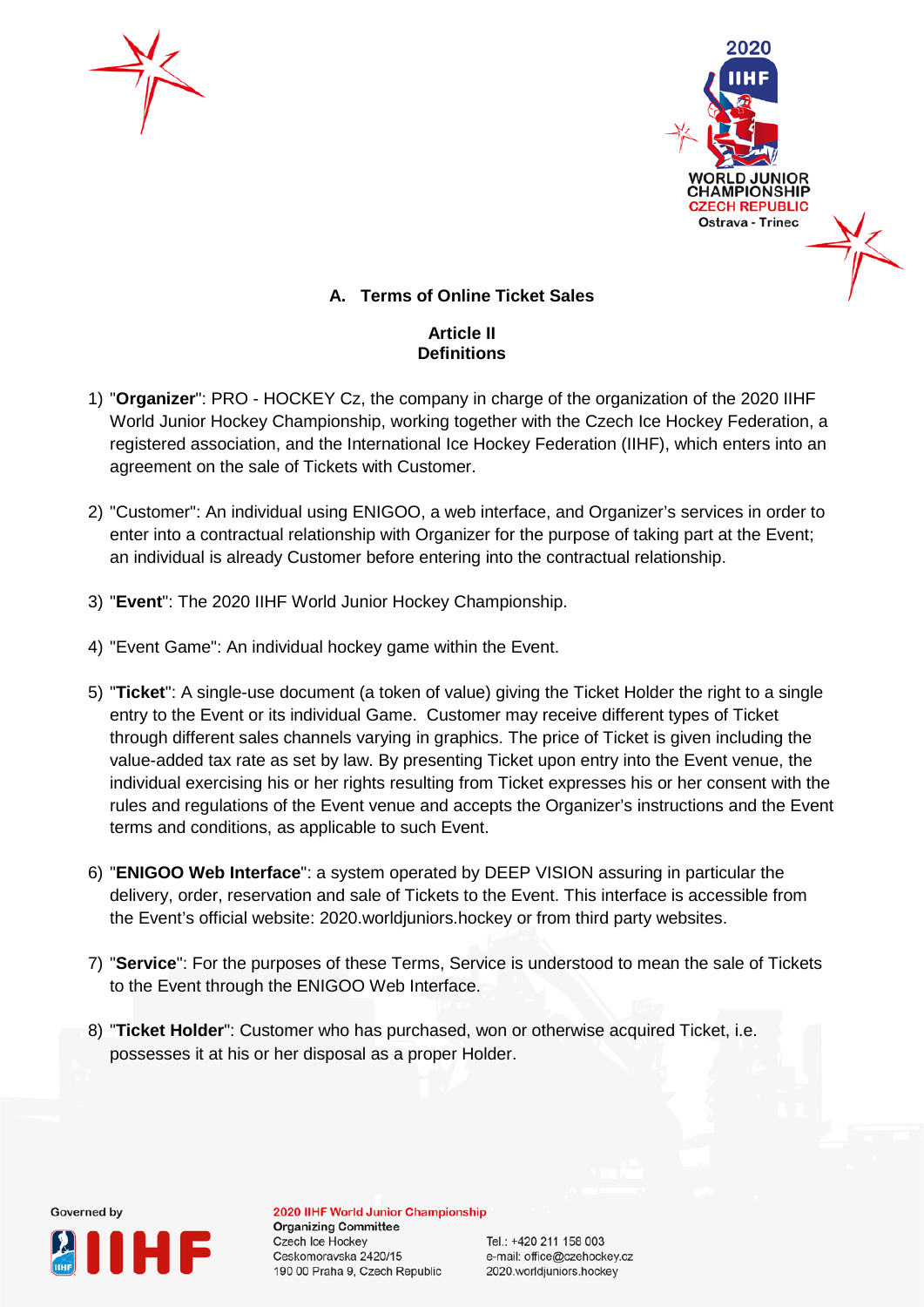



# **Article III Ticket Sale**

- 1) The provision of Service may be ordered at the ENIGOO Web Interface. In order to do so, it is necessary to enter and send all the data needed to complete the order, reservation and purchase of Ticket (first name, last name, e-mail address, telephone number) and, subsequently, to make an online wire payment. The Service only allows an order and purchase of no more than six (6) Tickets to an individual Event Game in one price category.
- 2) A Ticket order comes to exist once Customer enters and sends all the data needed for the purchase of Ticket at the ENIGOO Web Interface through a procedure outlined in Article III of these Terms. DEEP VISION is the provider of Service.
- 3) Procedure to enter into a purchase agreement, i.e. the purchase of Tickets:
	- a) Customer opens the ENIGOO Web Interface in a browser and selects the purchase of Ticket for Event in a given sector and selects from among numbered seats. Available seats display as a check box. The seat is selected by clicking a given check box. Tickets selected are represented as checked boxes. Customer has the option to select Tickets from among multiple sectors and seats (as long as they are available). The basket field (price) displays the total amount for the Tickets selected at a given moment. Having selected Tickets as outlined above, Customer then selects the "purchase" button.
	- b) Customer enters the required information truthfully: first name, last name, address, e-mail address, phone number (hereinafter "**Personal Information**") and subsequently checks to see if they are correct. Should Customer enter untrue information, Organizer reserves the right not to accept the order or, alternatively, to withdraw from the agreement by sending a statement to Customer to the e-mail address entered by Customer.
	- c) After entering the information, Customer presses the "pay" button and the choice of payment methods is displayed then. Customer completes the payment through the GoPay payment system. The agreement is entered into upon the completion of payment. Once the payment is complete, Customer receives Tickets to the selected Event Game at his or her e-mail address.
	- d) By ordering Ticket, Customer agrees to these Terms and commits to abide by them if the purchase agreement is entered into. In case of any problem during the Ticket ordering process preventing the completion of the process, Customer may contact the following e-mail address: [info@enigoo.cz.](mailto:info@enigoo.cz)
- 4) Information for Customer consumer:



2020 IIHF World Junior Championship **Organizing Committee** Czech Ice Hockey Ceskomoravska 2420/15 190 00 Praha 9, Czech Republic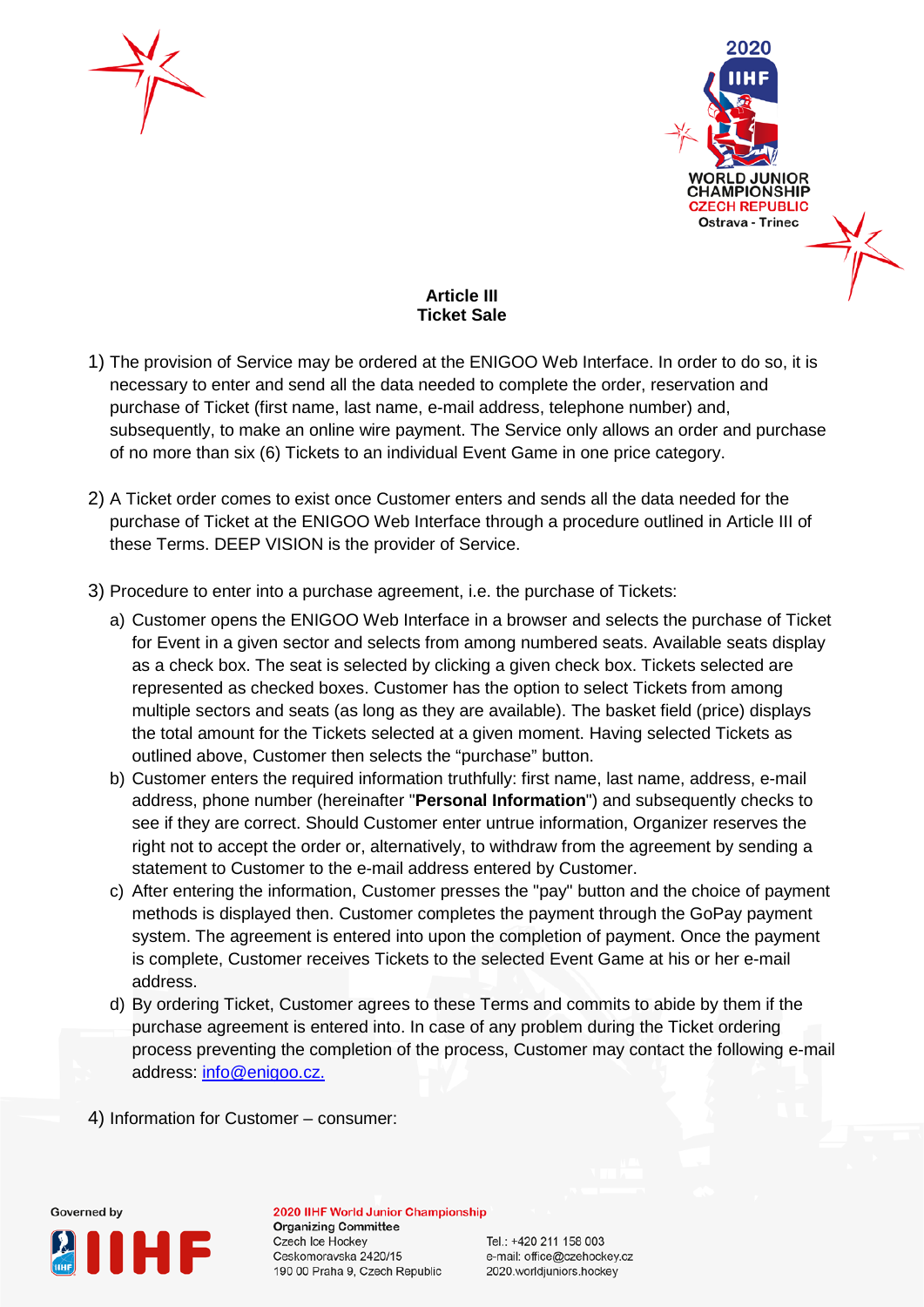



- a) Consumer is defined as any individual entering into an agreement or dealing with an entrepreneur outside the former's business activity or outside the individual performance of the former's employment.
- b) Customer is required to pay the price of the Ticket in the process of ordering it. The cost of the means of communication with Organizer (i.e. the Internet service) is determined by the price of the service used by Customer for this purpose provided by the service provider as selected by Customer.
- c) Customer is required to familiarize him- or herself with the date of the Event Game to which Ticket applies. Customer expressly agrees with the provision of Organizer's services on the date of the Event Game. The agreement entered into pursuant to Section III (3) makes the parties thereto committed until the end of the Event Game to which Ticket applies and unless these Terms stipulate otherwise. In accordance to Section 1837 (j) of Act No. 89/2012, the Civil Code, Customer acknowledges that he or she is not entitled to withdraw from the agreement as entered into pursuant to Section III (3).

# **Article IV Use of Ticket**

1) Ticket Holder may not resell or use Ticket for advertising purposes (e.g. contests or consumer lotteries) without the consent of Organizer or the Event Organizational Committee. Ticket Holder is also required to refrain from any activity free-riding on the good reputation of Organizer and/or official partners of Event. More detailed information can be found at 2020.worldjuniors.hockey under the "Tickets" section and "Rules" subsection. Pursuant to these Terms and the Visitor Rules of the Event, Ticker Holder may not use Ticket or a substantial portion of it in relation to the promotion (including contests and consumer lotteries) of Ticket Holder or any of their products or services for any purposes, commercial or otherwise.

Any breach of the terms and conditions above qualifies as an act of unfair competition meeting the definition of the body of the offense of free riding on reputation pursuant to Section 2976 et seq. of Act No. 89/2012, the Civil Code, and/or any other body of offense of unfair competition and, under certain circumstances, may also qualify as the criminal offense of breaching the regulations of competition pursuant to Section 248 of Act No. 40/2009, the Criminal Code. Any person committing this criminal offense exposes him- or herself to potential legal action and other repercussions.

2) Ticket Holder is required to comply with the Visitor Rules and all of the Organizer's instructions on the premises of the Event venue. The Visitor Rules prohibit the engagement in any marketing and/or advertising activities or any other activities free riding on Event. Anyone in breach of this prohibition may expose him- or herself to legal action and enforcement of damages caused.



2020 IIHF World Junior Championship **Organizing Committee** Czech Ice Hockey Ceskomoravska 2420/15 190 00 Praha 9, Czech Republic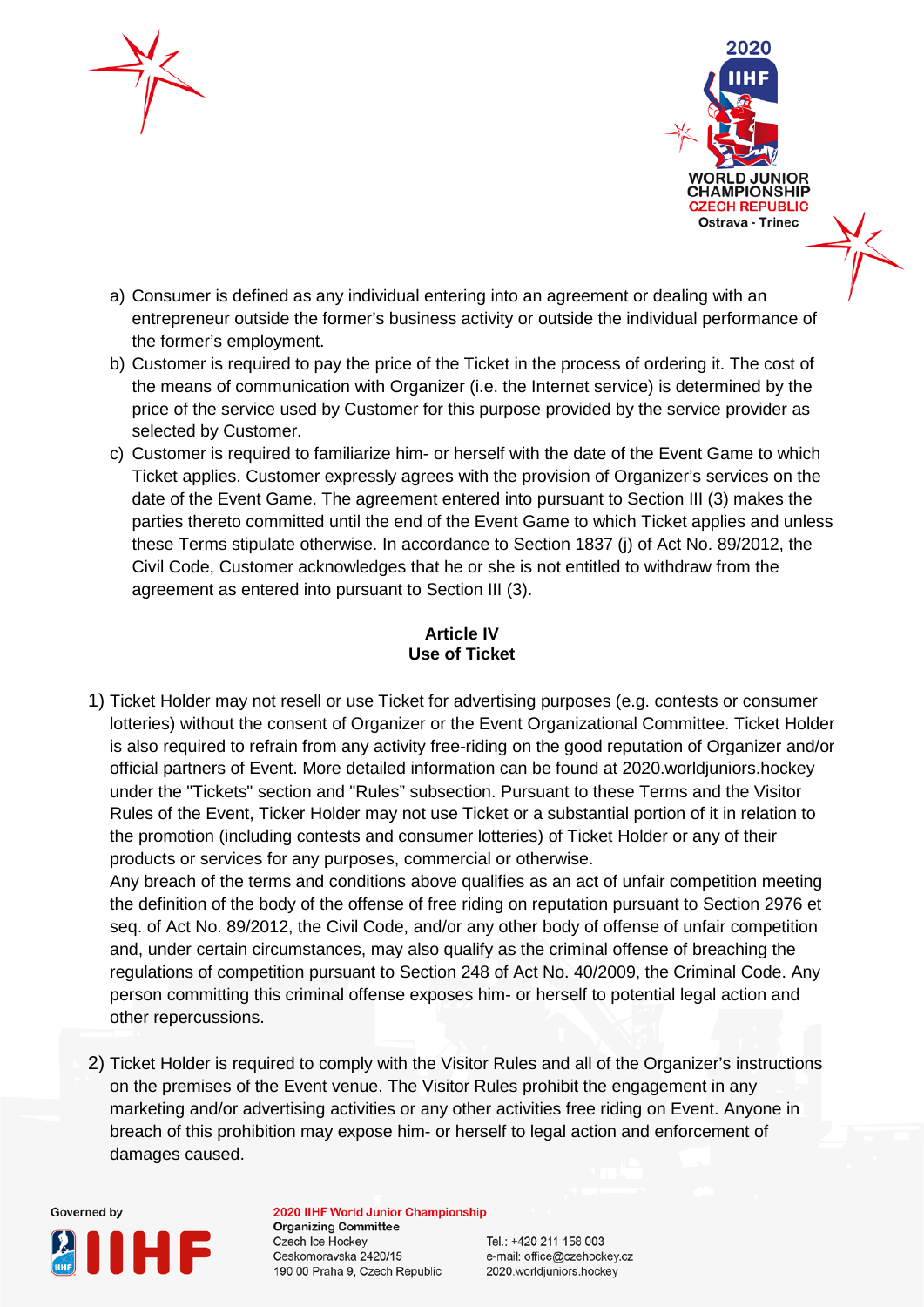



3) Ticket is a token of value; it is prohibited to alter or counterfeit it in any way. Any breach of these Terms may be considered a misdemeanor or criminal offense, and any person committing it exposes him- or herself to potential legal action and other repercussions.

#### **Article V Redemption of Ticket**

- 1) Customer is required to make a readable printout of Ticket and will use it upon entry into the Event Game.
- 2) Tickets are inspected at the entrances into the hockey arenas holding the Event, i.e. WERK ARENA in Třinec and OSTRAVAR ARENA in Ostrava (hereinafter "**Arenas**"). If there is any problem while Ticket is being read, Customer shall contact the personnel at the corresponding Arena's box offices.

# **Article VI Protection of Personal Information**

- 1) This notice summarizes the fundamental principles of processing Personal Information by Organizer and DEEP VISION as far as the Customer Personal Information is concerned. The Organizer along with the Czech Ice Hockey Association, registered association, with its registered seat at Českomoravská 2420/15, Libeň, 190 00 Prague 9, organization number: 005 36 440, an association registered in the Registry administered by the Municipal Court in Prague, under file no. L 852, are jointly the custodian of Personal Information. DEEP VISION is the processor of Personal Information. At all times, DEEP VISION processes Personal Information in accordance with the legal regulations in force, i.e. Act No. 101/2000 on the Protection of Personal Information (hereinafter "**Act**") and also Regulation (EU) 2016/679, general regulation on the protection of personal information, which supersedes the regulations of the Act in certain aspects (hereinafter "**Regulation**").
- 2) Personal Information is processed during the sale of Tickets, specifically:
	- a) identifying information serving to provide a unique and uninterchangeable identification of the subject of the information (first name, last name, address);
	- b) information allowing contact with the subject of the information (telephone number and e-mail address);
	- c) exceptionally also further personal information released voluntarily beyond what is required.
- 3) The purpose of processing the aforesaid Personal Information is the fruition of the contractual relationship – the purchase of Ticket by a specific Customer.



2020 IIHF World Junior Championship **Organizing Committee Czech Ice Hockey** Ceskomoravska 2420/15 190 00 Praha 9, Czech Republic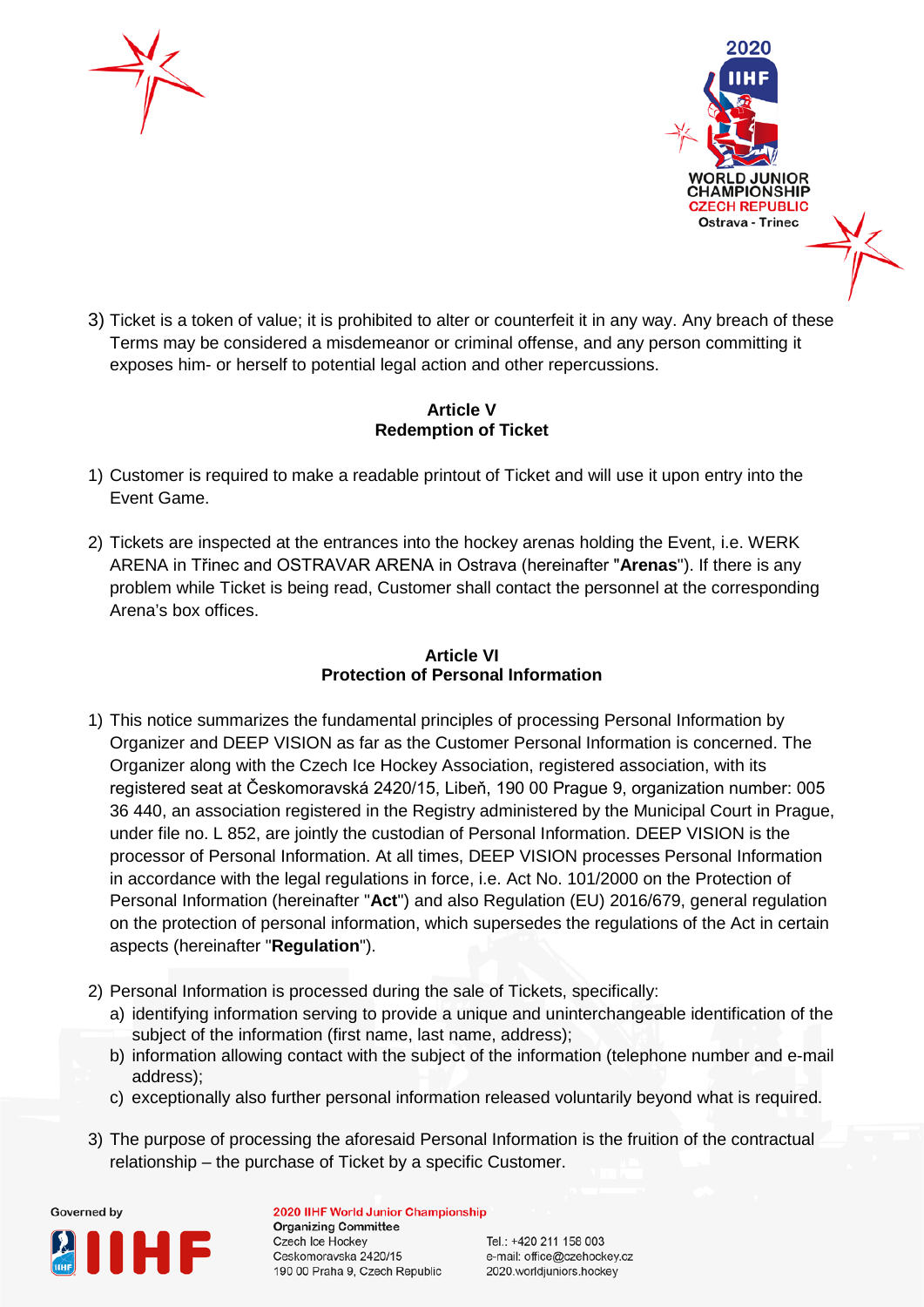



- 4) The following are the legal basis for the processing of Personal Information:
	- a) legal regulations (Section 6 (1) (c) of the Regulation) which enable us or even impose an obligation on us to process certain Personal Information;
	- b) furthermore, within this paper, Personal Information is processed based on an agreement (Ticket purchase) (pursuant to Section 6 (1) (b) of the Regulation);
	- c) certain Personal Information is processed for the purpose of a handover to the IIHF, an international organization, on the basis of a transparent consent from Customer pursuant to Section (1) (a) of the Regulation.
- 5) In order to protect Personal Information, technical and organizational measures have been taken so as to avoid unauthorized or random access to Personal Information, modifications, destruction or loss of it, unauthorized transfers, unauthorized processing or any other misuse of Personal Information.
- 6) Personal Information will be processed from the moment it is received until such time as is necessary to fulfill the aforesaid purpose of processing; Personal Information shall be destroyed once such time elapses.
- 7) Customer has the right to access Personal Information (Section 15 of the Regulation); to demand modifications to it (Section 16 of the Regulation); to demand that Personal Information be deleted on terms and conditions defined in Section 17 of the Regulation; to restrict the processing of information (Section 18 of the Regulation); to be informed at Customer's request about the recipients of the Personal Information pursuant to Section 19 of the Regulation; and the right not to be subject to automated decision-making or profiling pursuant to Section 22 of the Regulation. These rights may be restricted in certain situations with regard to the nature of processing.
- 8) The Office for Personal Data Protection is the authority supervising the area of Personal Information where a complaint regarding personal Information Processing may be lodged.
- 9) If a certain breach of the protection of Personal Information is likely to bring about a risk to the Customer's rights, Customer shall be informed about it pursuant to the terms and conditions of Section 34 of the Regulation.

# **Section VII Additional Provisions**

1) Organizer is not liable for the correctness, completeness or up-to-date status of the information available on the Internet presentation of the Event at the ENIGOO Web Interface except an



2020 IIHF World Junior Championship **Organizing Committee** Czech Ice Hockey Ceskomoravska 2420/15 190 00 Praha 9, Czech Republic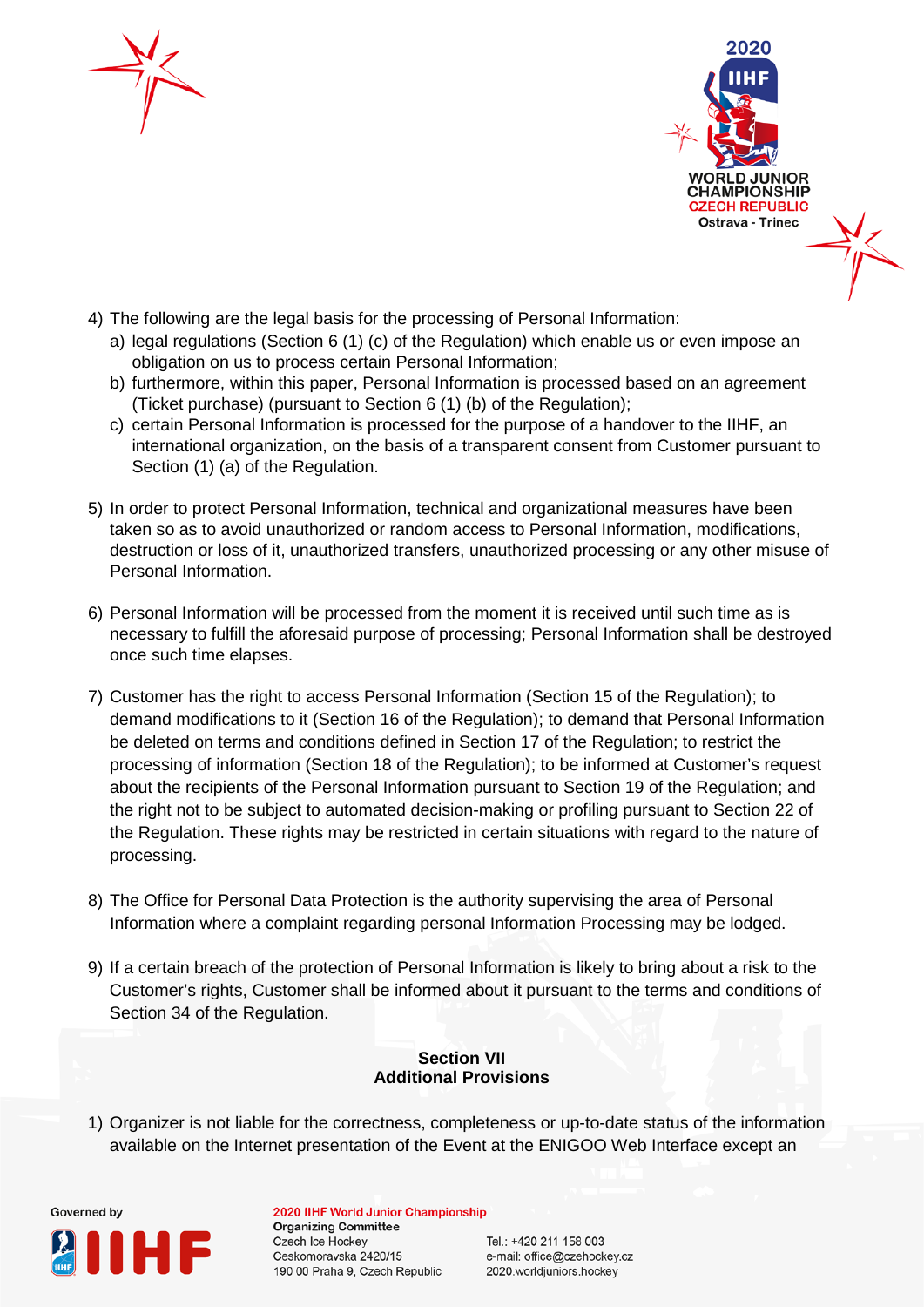



intention or gross negligence. Should the Organizer possess information about the cancelation or change of date of the Event or Event Game, Organizer shall promptly inform Customers by publishing this information at 2020.worldjuniors.hockey.

- 2) Ticket may serve as a simplified tax receipt pursuant to legal regulations in force. Organizer is a value-added tax payor.
- 3) Customer is required to familiarize him- or herself with the operating rules of the Event Game venue for which he or she has purchased Ticket, and in particular the Visitor Rules of the Event; Customer is required to comply with these Rules and to follow and abide by the Organizer's instructions and those of the stewards as related to this Event. Customer acknowledges that it is not within the Organizer's powers to secure 100% unobstructed view of the entire ice rink during the entire Event Game. The quality of the view depends on the specific seat at the Arena.
- 4) If any of the provisions of these Terms becomes invalid, ineffective or unenforceable, it shall be without prejudice to the validity, effect or enforceability of all other provisions.
- 5) In the event of a consumer dispute arising out of the purchase agreement between Organizer or DEEP VISION and Customer (consumer) and if this dispute is not resolved by mutual agreement, consumer may lodge a motion to resolve such dispute out of court with the entity charged with out-of-court resolutions of consumer disputes, which is the Czech Trade Inspection Authority, Central Inspectorate – ADR Department, Štěpánská 15, 120 00 Praha 2, e-mail: [adr@coi.cz,](mailto:adr@coi.cz) website: adr.coi.cz. In case of agreements entered into online, the consumer may also make use of the Online Dispute Resolution platform to resolve online disputes, as established by the European Commission at [http://ec.europa.eu/consumers/odr/.](http://ec.europa.eu/consumers/odr/)

# **B. Terms of Ticket Sales through the Network of SAZKA a.s.**

- 1) Tickets are also sold though the sales network of SAZKA a.s. under the brand SAZKA TICKET, specifically in the outlets (collection points) in possession of terminals of SAZKA a.s. in the Czech Republic.
- 2) The Commercial Terms of SAZKA TICKET are available [here.](https://www.sazkaticket.cz/Obchodni-podminky) Sale at the network of sales outlets (collection points) possessing terminals of SAZKA a.s. in the Czech Republic are governed by the terms and conditions given therein.
- 3) The rules of Use of Ticket purchased online contained in these General Terms of Business apply analogically to the use of Ticket purchased in the sales network of SAZKA a.s.



2020 IIHF World Junior Championship **Organizing Committee** Czech Ice Hockey Ceskomoravska 2420/15 190 00 Praha 9, Czech Republic